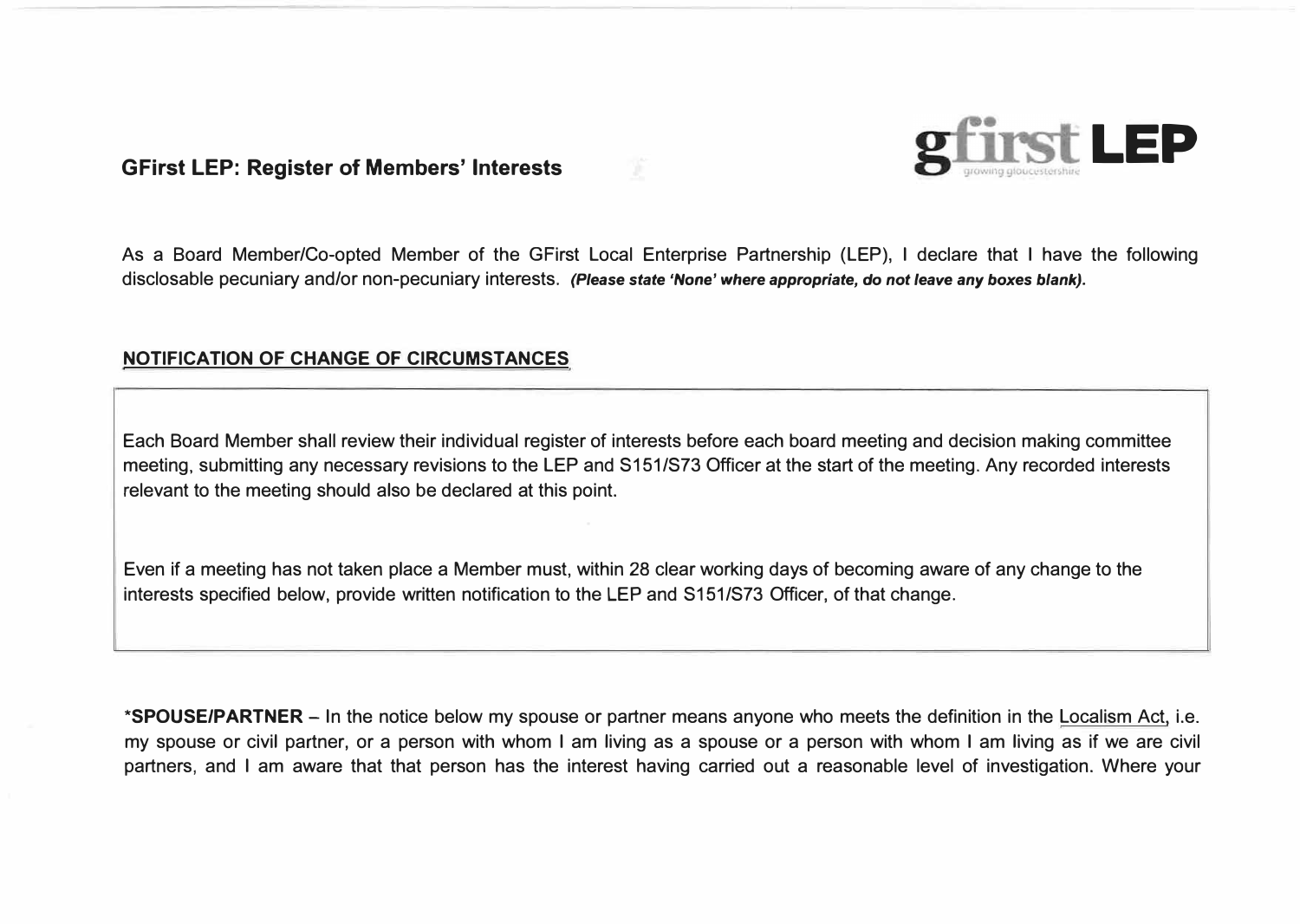spouse or partner has recently been involved in any activity which would have been declarable, this should be mentioned, with the date the activity ended.

| <b>SECTION 1</b> | ANY EMPLOYMENT, OFFICE, TRADE,<br><b>PROFESSION OR VOCATION</b><br><b>CARRIED ON FOR PROFIT OR GAIN</b>                                                                                                                        | <b>MYSELF</b>              | <b>SPOUSE/PARTNER*</b> |
|------------------|--------------------------------------------------------------------------------------------------------------------------------------------------------------------------------------------------------------------------------|----------------------------|------------------------|
| $1.1$            | Name of:<br>your employer(s)<br>$\circ$<br>any business carried on by you<br>$\circ$<br>any other role in which you receive<br>$\circ$<br>remuneration(this<br>includes<br>remunerated<br>roles<br>such<br>as<br>councillors). | <b>GFirst LEP CiC Ltd</b>  | <b>None</b>            |
| $1.2$            | Description of employment or business<br>activity.                                                                                                                                                                             | <b>LEP</b>                 | None                   |
| $1.3$            | The name of any firm in which you are a<br>partner.                                                                                                                                                                            | None                       | <b>None</b>            |
| 1.4              | The name of any company for which you<br>are a remunerated director.                                                                                                                                                           | <b>Black Cedar Limited</b> | <b>None</b>            |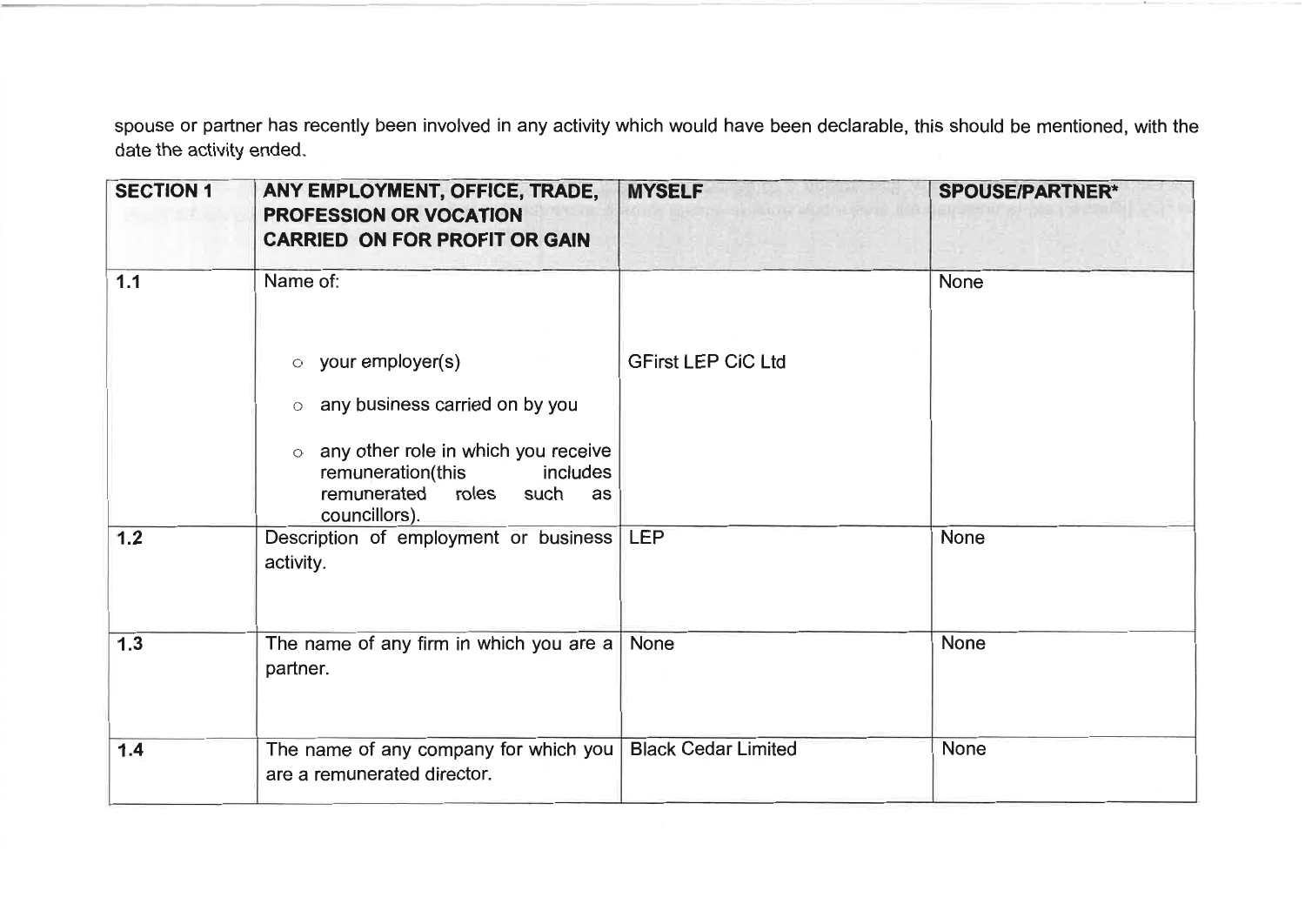|                  |                                                                                                                                                                                                                                                                                                     | <b>GEL Limited</b> |                       |
|------------------|-----------------------------------------------------------------------------------------------------------------------------------------------------------------------------------------------------------------------------------------------------------------------------------------------------|--------------------|-----------------------|
| <b>SECTION 2</b> | <b>WELL A THE SAIDE INTERNATIONAL TELEPHONE</b><br><b>SPONSORSHIP</b>                                                                                                                                                                                                                               | <b>MYSELF</b>      | <b>SPOUSE/PARTNER</b> |
| 2.1              | Any financial benefit obtained (other than<br>from the LEP) which is paid as a result of<br>carrying out duties as a Member.<br>This includes any payment or financial<br>benefit from a Trade Union within the<br>meaning of the Trade Union and Labour<br>Relations (Consolidation) Act 1992 (a). | None               | None                  |
| <b>SECTION 3</b> | <b>CONTRACTS</b>                                                                                                                                                                                                                                                                                    | <b>MYSELF</b>      | <b>SPOUSE/PARTNER</b> |
|                  | Any contract for goods, works or services<br>with the LEP which has not been fully<br>discharged by any organisation named at<br>1.1.                                                                                                                                                               | <b>None</b>        | None                  |
|                  | Any contract for goods, works or services<br>entered into by any organisation named<br>at 1.1 where either party is likely to have<br>a commercial interest in the outcome of<br>business being decided by the LEP.                                                                                 | <b>None</b>        | <b>None</b>           |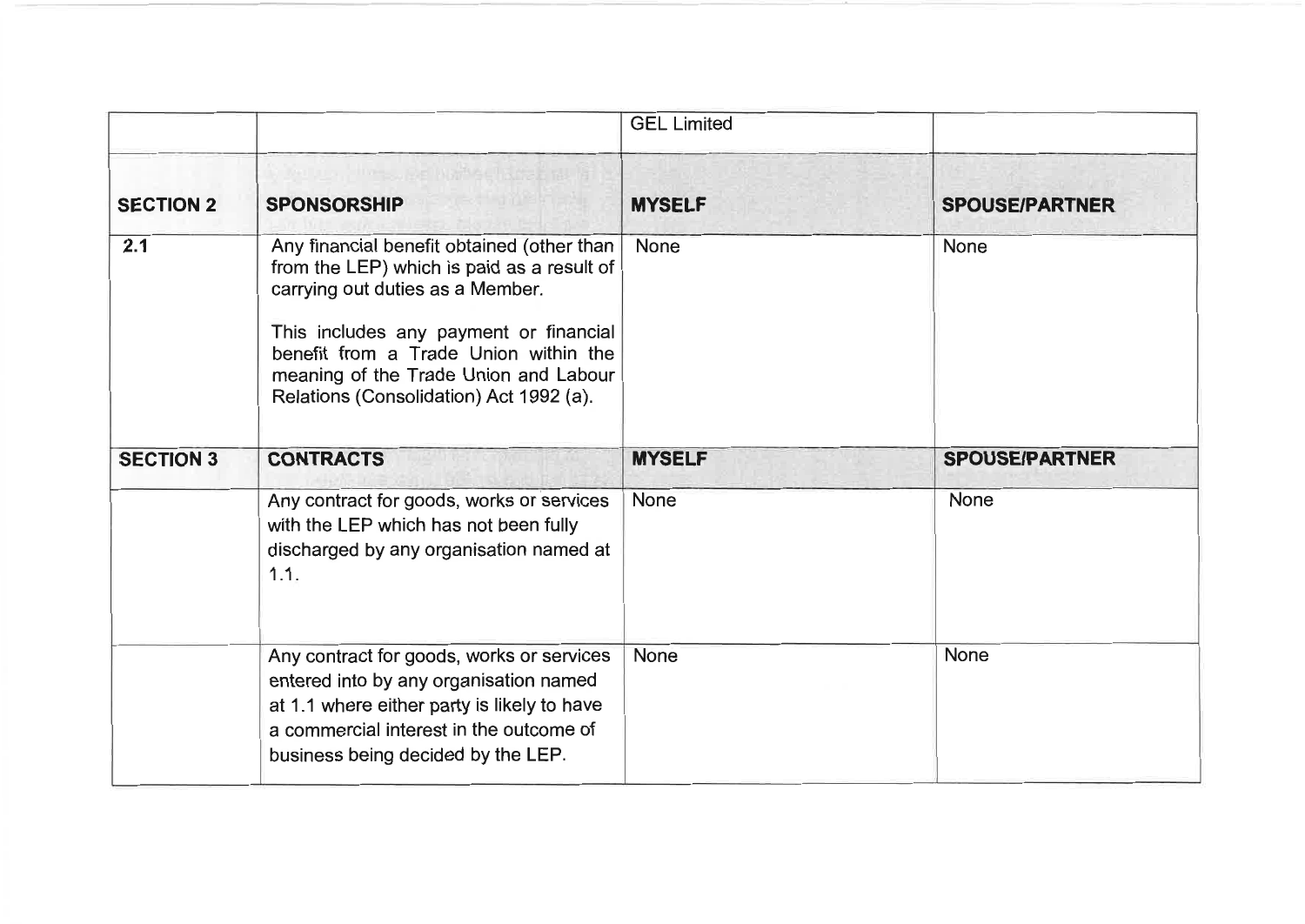| <b>SECTION 4</b> | <b>LAND OR PROPERTY</b>                                                                                                                                                                                                                                                                                               | <b>MYSELF</b>                  | <b>SPOUSE/PARTNER</b> |
|------------------|-----------------------------------------------------------------------------------------------------------------------------------------------------------------------------------------------------------------------------------------------------------------------------------------------------------------------|--------------------------------|-----------------------|
|                  | Any interest you or any organisation<br>listed at 1.1 may have in land or property<br>which is likely to be affected by a<br>decision made by the LEP.                                                                                                                                                                | Personal residence GL5, Stroud | None                  |
|                  | This would include, within the area of the<br>LEP:                                                                                                                                                                                                                                                                    |                                |                       |
|                  | Any interest in any land in the LEP<br>O<br>areas, including your place(s) of<br>residency<br>Any tenancy where the landlord is<br>$\circ$<br>the LEP and the tenant is a body in<br>which the relevant person has an<br>interest<br>Any licence for a month or longer to<br>$\circ$<br>occupy land owned by the LEP. |                                |                       |
|                  | For property interests, please state the<br>first part of the postcode and the Local<br>Authority where the property resides. If<br>you own/lease more than one property in                                                                                                                                           |                                |                       |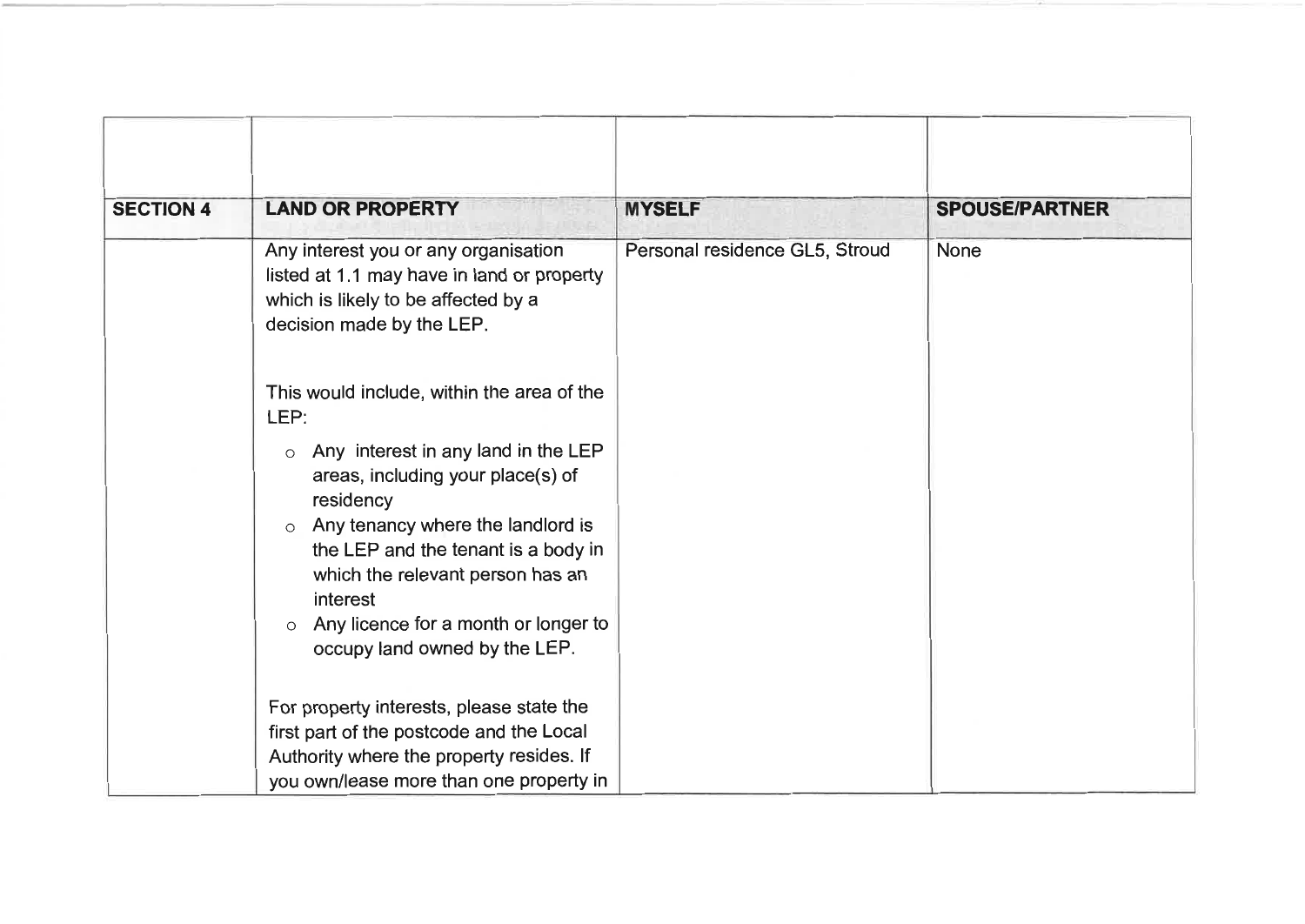| <b>SECURITIES</b>                                                                                                                                                                                                                                                                                                                                                                                                                                                                                                                         | <b>MYSELF</b>                                                 | <b>SPOUSE/PARTNER</b> |
|-------------------------------------------------------------------------------------------------------------------------------------------------------------------------------------------------------------------------------------------------------------------------------------------------------------------------------------------------------------------------------------------------------------------------------------------------------------------------------------------------------------------------------------------|---------------------------------------------------------------|-----------------------|
| interest<br>in<br>securities<br>of<br>an<br>Any<br>organisation under 1.1 where:-<br>that body (to my knowledge) has a<br>(a)<br>place of business or land in the<br>area of the LEP; and<br>$either -$<br>(b)<br>the total nominal value of the<br>(i)<br>securities exceeds £25,000 or one<br>hundredth of the total issued<br>share capital of that body; or<br>(ii) if the share capital of that body is of<br>more than one class, the total nominal<br>value of the shares of any one class in<br>which has an interest exceeds one | None                                                          | None                  |
|                                                                                                                                                                                                                                                                                                                                                                                                                                                                                                                                           | hundredth of the total issued share<br>capital of that class. |                       |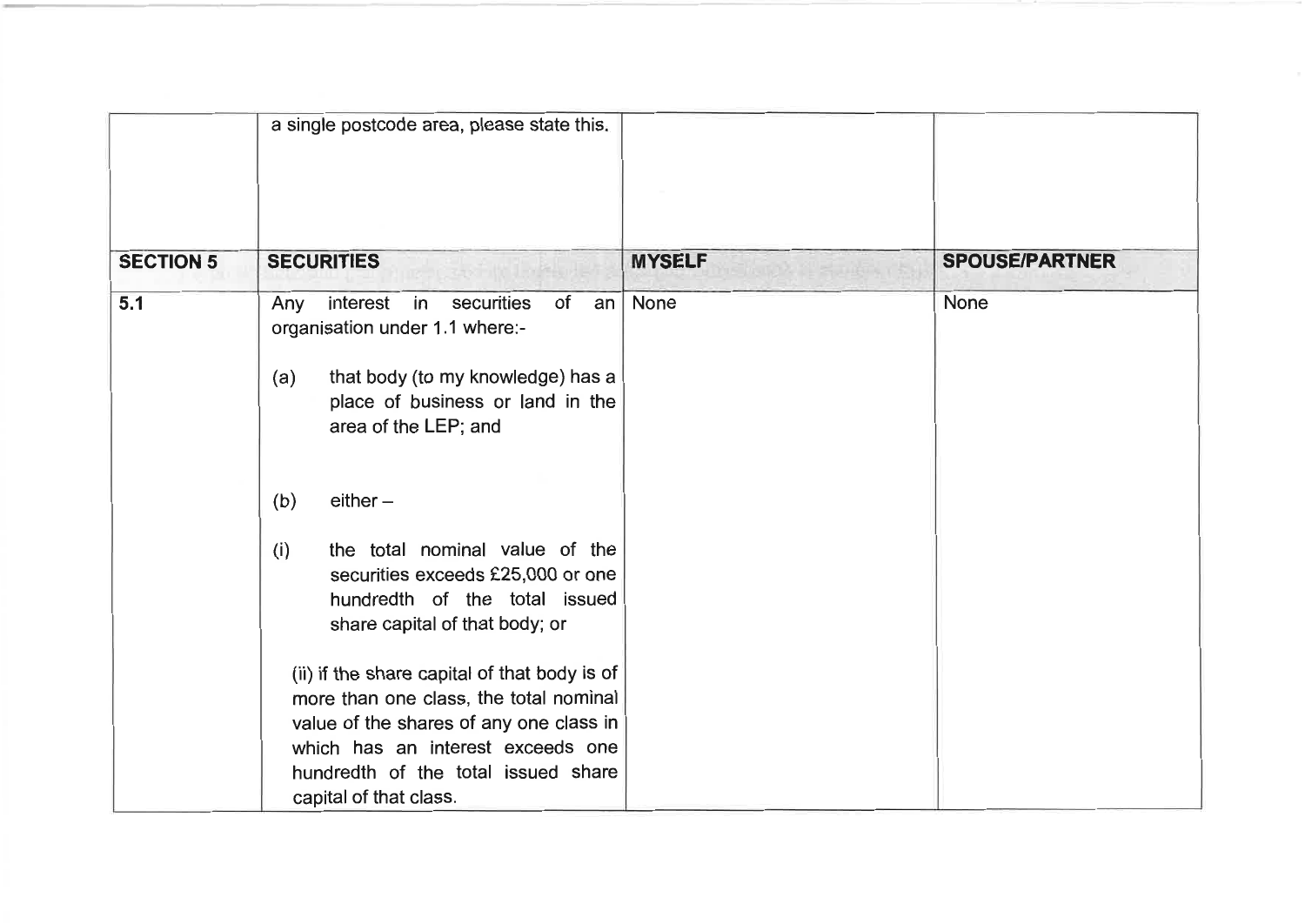| <b>SECTION 6</b> | MULLET BULLET ARE AN INC.<br><b>GIFTS AND HOSPITALITY</b>                                                         | <b>MYSELF</b> | <b>SPOUSE/PARTNER</b> |
|------------------|-------------------------------------------------------------------------------------------------------------------|---------------|-----------------------|
|                  | Any gifts and/or hospitality received as a   None<br>result of membership of the LEP (above<br>the value of £50). |               | None                  |

## **OTHER INTERESTS**

#### **Membership of Organisations**

I am a member of, or I am in a position of general control, a trustee of, or participate in the management of:

Any body to which I have been appointed or nominated by the LEP:  $1<sub>1</sub>$ 

Trustee of Gloucestershire Voluntary and Community Sector Alliance

Any body exercising functions of a public nature (eg school governing body or another LEP):  $2.$ 

None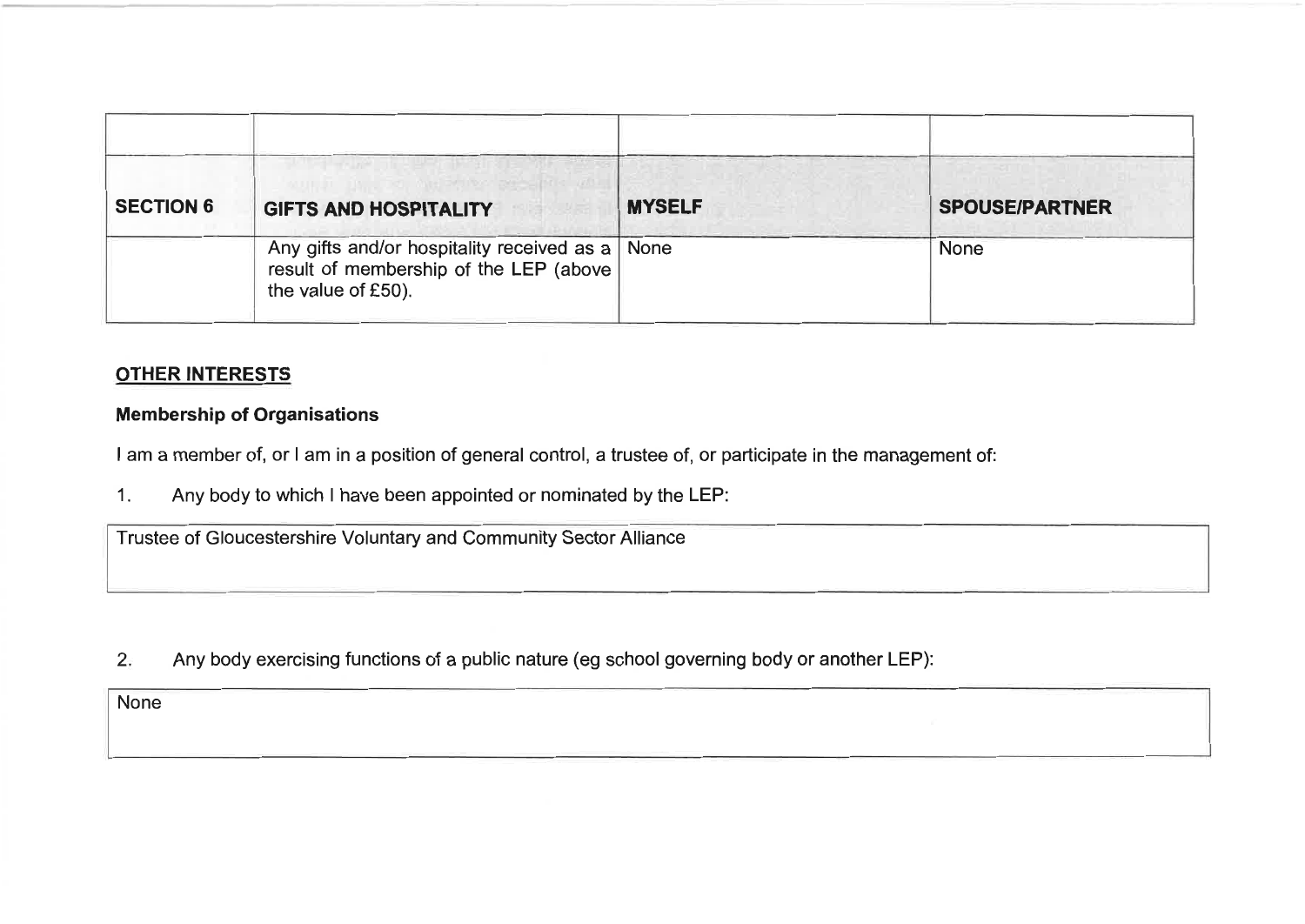$3<sub>1</sub>$ Any body directed to charitable purposes:

Trustee of Summerfield Charitable Trust

Any body, one of whose principal purposes includes the influence of public opinion or policy (including any political party or  $4.$ trade union):

None

5. Any local authority (please state any interests you hold as LA leaders/cabinet members for LA land, resources and the LA's commercial interests):

None

6. Any other interest which I hold which might reasonably be likely to be perceived as affecting my conduct or influencing my actions in relation to my role.

None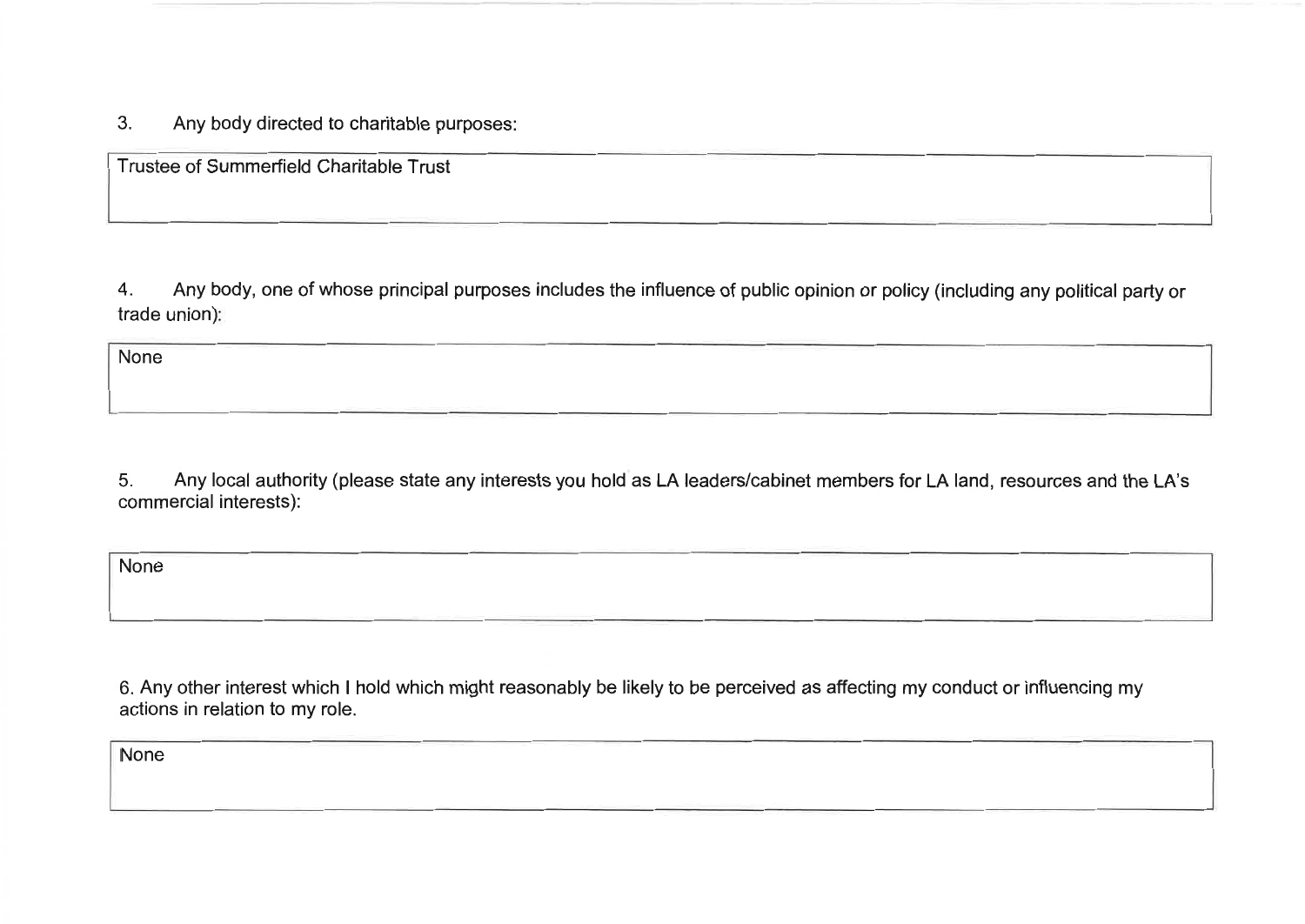# **MEMBER'S DECLARATION AND SIGNATURE**

I confirm that having carried out reasonable investigation, the information given above is a true and accurate record of my relevant interests, given in good faith and to the best of my knowledge;

| z<br><b>Date</b>                             | 1 Jan 2019      |
|----------------------------------------------|-----------------|
| <b>Member's Name</b><br>(Capitals - in full) | DAVID JOHN OWEN |
| <b>Signature</b>                             |                 |

### **RECEIPT BY LEP**